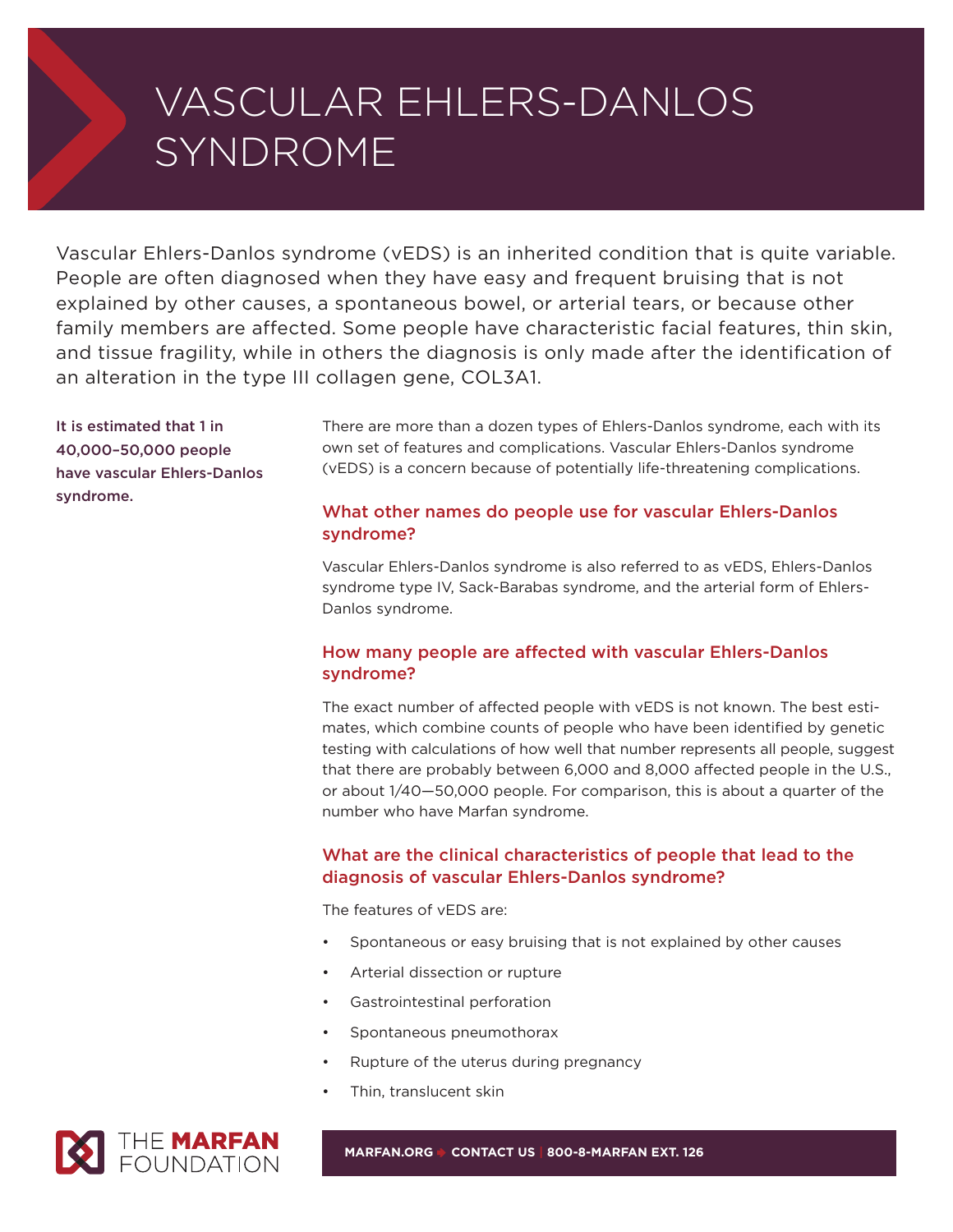• Characteristic facial appearance (thin lips and midline groove in the upper lip that runs from the top of the lip to the nose, small chin, thin nose, and large, dark, deep-set eyes).

Among those who have vEDS, about half have other affected people in the family and the remainder are the first in their family to have the condition. When someone is the first affected in their family, vEDS happens spontaneously due to a mutation that arose, usually in the egg or sperm, prior to fertilization.

When there is a spontaneous mutation (the mother does not have vEDS but the baby does), the pregnancy is usually uncomplicated, but delivery may be a few weeks early. About 5% of children with vEDS are born with either unilateral or bilateral club foot deformity. A smaller group may have congenital hip deformity and an even smaller group may have amputation or deformity caused by fibrous strand constriction in utero. Bruising is generally not an issue in the perinatal period (when the baby is an infant), but may become apparent as the child becomes mobile. The usual evaluation for blood issues will fail to identify a cause and testing. Vascular EDS is not in the usual evaluation protocol for bruising in the perinatal and early childhood periods.

Major complications in childhood are very rare and death prior to the age of 10 is even less common. In late childhood, some of the facial features of vEDS become more apparent, bruising may increase because of activity, spontaneous pneumothorax (lung collapse) may develop, and colonic ruptures begin to be seen, usually in the sigmoid colon. By age 20, about a quarter of those with a known vEDS diagnosis have had a significant complication, such as bowel rupture, arterial rupture, or spontaneous pneumothorax. Some of those with vEDS may develop a prematurely aged appearance, especially on the limbs with "acrogeria" or old appearing hands and feet. Even with these outward features, the diagnosis is not commonly considered because vEDS is thought to be a rare condition and most clinicians have only heard about it.

Arterial rupture or dissection generally involves the medium sized arteries (the aorta is occasionally involved) and the person's outward features reflect the location of arterial involvement. Strokes are rare, but can reflect involvement of cerebral or cervical vessels. Spontaneous coronary artery dissection can lead to symptoms of a heart attack. Bleeding in the chest and abdominal vessels lead to discrete symptoms, but can lead to vascular insufficiency if dissections block blood flow to the bowel, liver, spleen, or brain. Aneurysms are common and can precede dissection and rupture, but spontaneous rupture without enlargement does occur.

About 80% of people with vEDS in whom mutations have been identified have had complications by age 40, but this may over-estimate the frequency because people are often identified when complications occur. As a result, those who have not had major complications are not studied.

Women with vEDS have a risk of uterine rupture during late pregnancy and delivery, are more likely to have vaginal and cervical tears than unaffected women, and have a small risk of arterial rupture late in pregnancy and in the peripartum period (after the baby is born). Although many medical experts believe that women with vEDS should avoid pregnancy, pregnancy does not appear to shorten the lifespan when compared to women with vEDS who do not become pregnant. A woman with vEDS who becomes pregnant should receive care in a high risk setting and consider delivery by C-section.

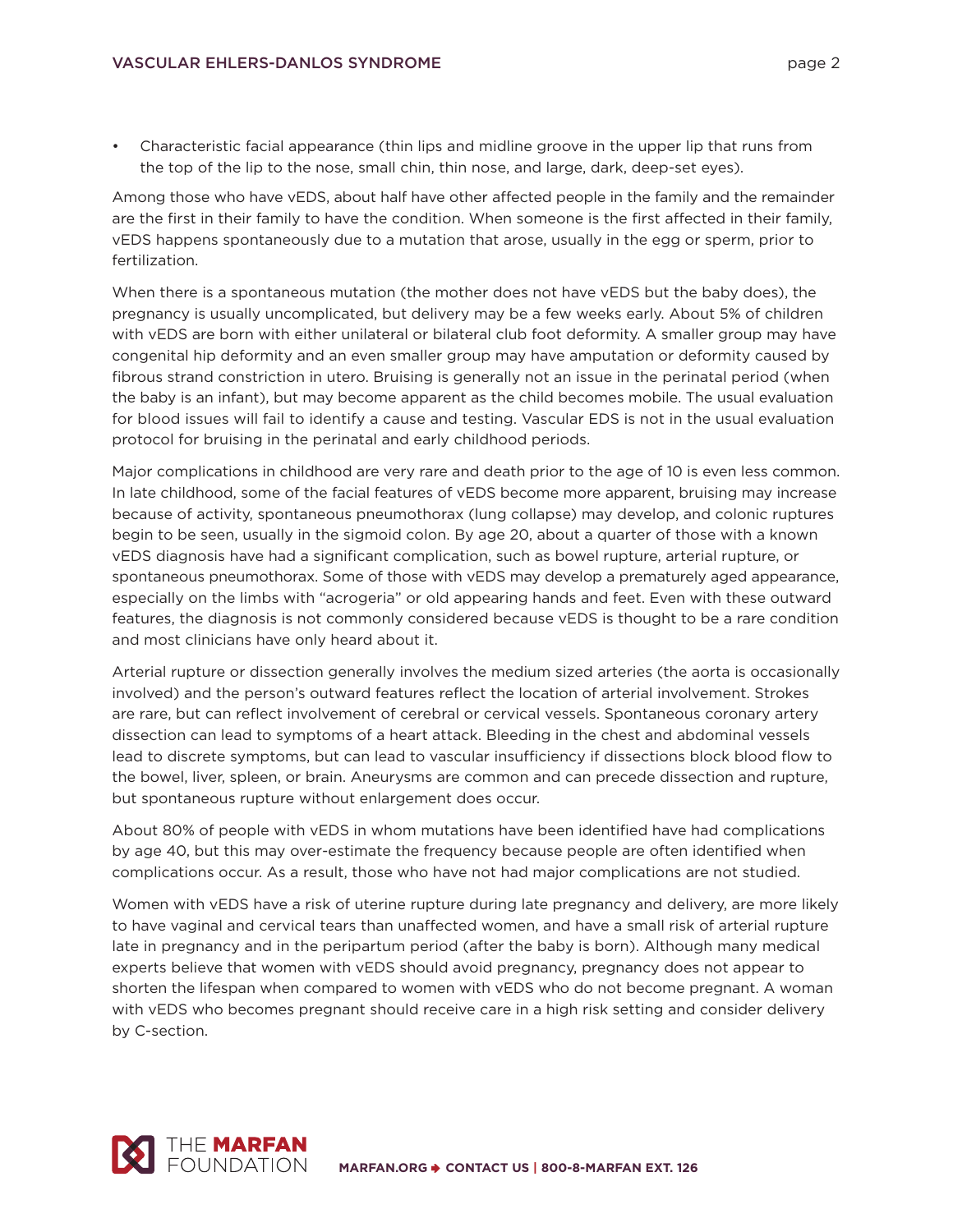#### **What causes vascular Ehlers-Danlos syndrome?**

In all but a few instances, people with vEDS have an alteration in one of the two copies of the COL3A1 gene. There are a few people with alterations in both copies of the gene, and there are a few people with changes in COL1A1 that produce vascular aneurysm and rupture, but have features more like classical EDS.

The COL3A1 gene contains the information that directs the cell to make the chains (called proα1(III)) of type III procollagen, the molecule that is modified to become type III collagen. Each molecule contains three chains—half are produced from one copy of the gene and half from the second. When we have children, we pass on only one of the two copies of each gene. If the altered copy of the gene is passed on, then the resulting child will resemble the parent who has vEDS and develop features of the condition. This pattern of inheritance is referred to as autosomal dominant— "autosomal" because the COL3A1 gene is on chromosome 2, one of the "autosomes" and not one of the gender related chromosomes (the X and the Y), and "dominant" because it takes only one of the two copies of the gene to be altered to develop the condition. That is, the altered copy "dominates" the playing field.

When the father or mother has vEDS, each offspring has a 50% chance of inheriting the altered copy of the gene. Male and female children will be affected in equal proportion.

About half of people with vEDS inherited the COL3A1 mutation from an affected parent. The others have a spontaneous disease-causing mutation (called a de novo mutation) that occurred in either the egg or the sperm that gave rise to the pregnancy. As a result, they are the first person in their family to have vEDS and, like someone who inherited the condition from a parent, can now pass it on with a 50% chance of transmission with each pregnancy.

#### **How is vascular Ehlers-Danlos syndrome diagnosed?**

The diagnosis of vEDS is based on careful assessment of the medical and family history and a physical examination that is designed to determine if the major features are present. The diagnosis is then confirmed (or excluded) by the analysis of the DNA sequence of the COL3A1 gene (both copies), which can be extracted from blood, cells in saliva, or other tissues. This testing may include DNA sequence analysis, deletion/duplication analysis, and biochemical (protein-based) testing.

In many cases, people with vEDS are identified only after a severe complication or death. It is likely that individuals/families with mild outward features do not seek medical attention and thus go undetected. In addition, because of the perceived rarity of the disorder, it is seldom considered and non-vascular complications may not raise a doctor's suspicion of vEDS.

Genetic testing detects 98% of the changes in the gene for vEDS; the rest require more specialized tests. Genetic testing is strongly recommended to confirm the vEDS diagnosis when a person has a combination of any two of the major features of the condition.

The major features are:

- Family history of vEDS
- Arterial rupture at a young age

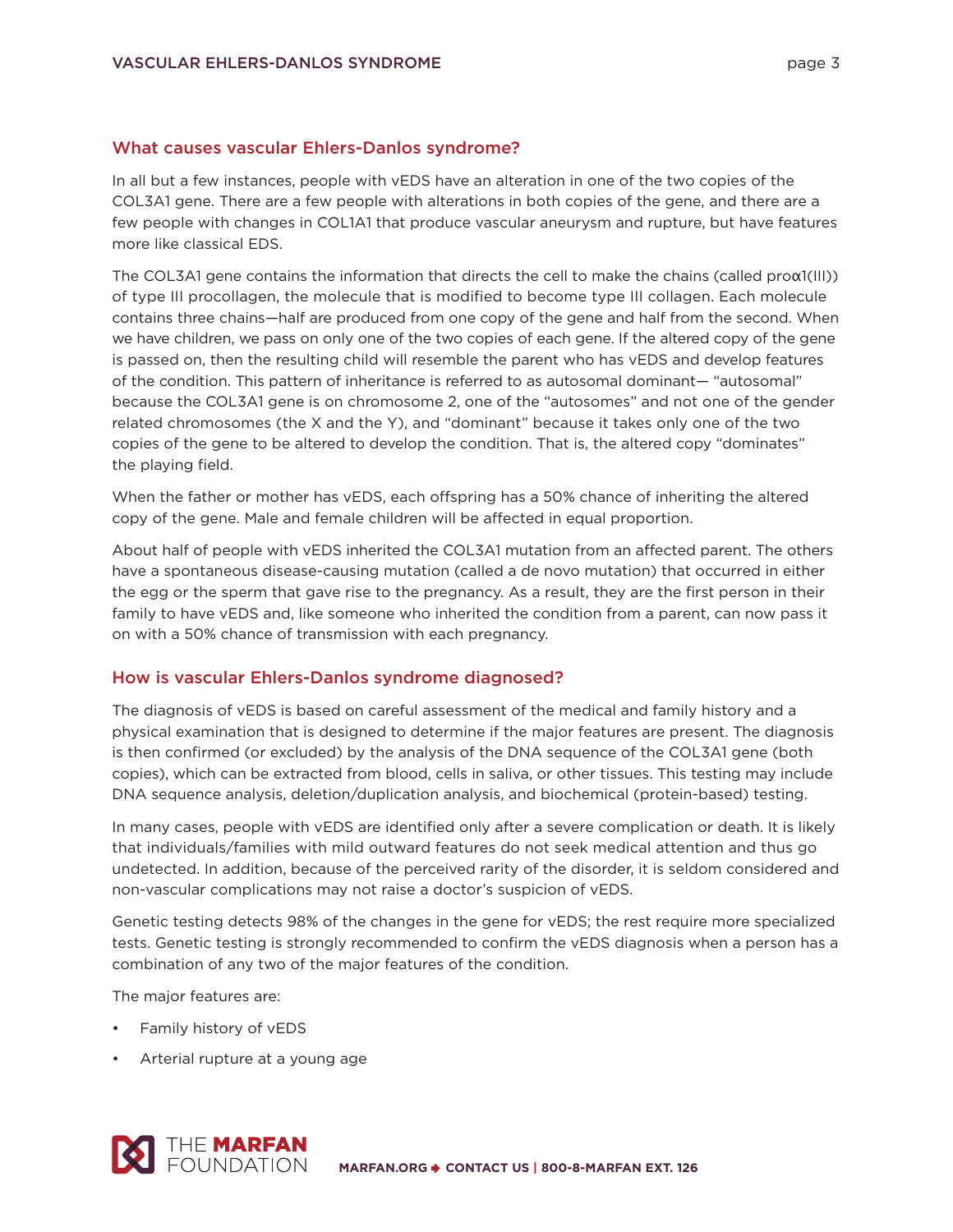- Intestinal rupture in the absence of known diverticular disease or other bowel issues
- Uterine rupture during the third trimester of pregnancy in the absence of previous c-section and/or other severe vaginal tears
- A sudden engorgement and redness of the eye (called arteriovenous carotid cavernous sinus fistula) in the absence of trauma

The minor features are:

- Easy bruising (spontaneous or with minimal trauma) and/or in unusual sites, such as cheeks and back
- Thin, translucent skin with increased visibility of veins
- Characteristic facial appearance (thin lips, small chin, thin nose, large eyes)
- Pneumothorax (collapse of the lung with accumulation of blood and air in the lung cavity)
- An aged appearance to the extremities, particularly the hands (acrogeria)
- Clubfoot (Talipes equinovarus)
- Dislocated hip at birth
- Small joints that move beyond the normal range expected for a joint
- Tendon/muscle rupture
- Early onset varicose veins (under the age of 30)

A family history of the disorder, arterial rupture or dissection in individuals less than 40 years of age, unexplained colon rupture, or spontaneous pneumothorax in the presence of other features consistent with vEDS should all lead to diagnostic studies to determine if the individual has vEDS. Testing for vEDS should also be considered when there is a combination of the other minor clinical features.

If someone is diagnosed with vEDS, the genetic status of relatives should be clarified through clinical evaluation and molecular genetic testing.

## **What are the recommendations for management of people with vascular Ehlers-Danlos syndrome?**

It is recommended that those with vEDS:

- Wear an identifying medical alert bracelet or necklace and carry an information card for emergency care.
- Establish an organized care team. In general, medical care for people with vEDS occurs in their local community and requires a primary care physician who can coordinate needs with other specialists. The specialists should include a vascular medicine doctor (often a cardiologist), vascular surgeon, general surgeon, and a geneticist. The cooperation among these doctors should create emergency preparedness and assurance that ordinary care proceeds.

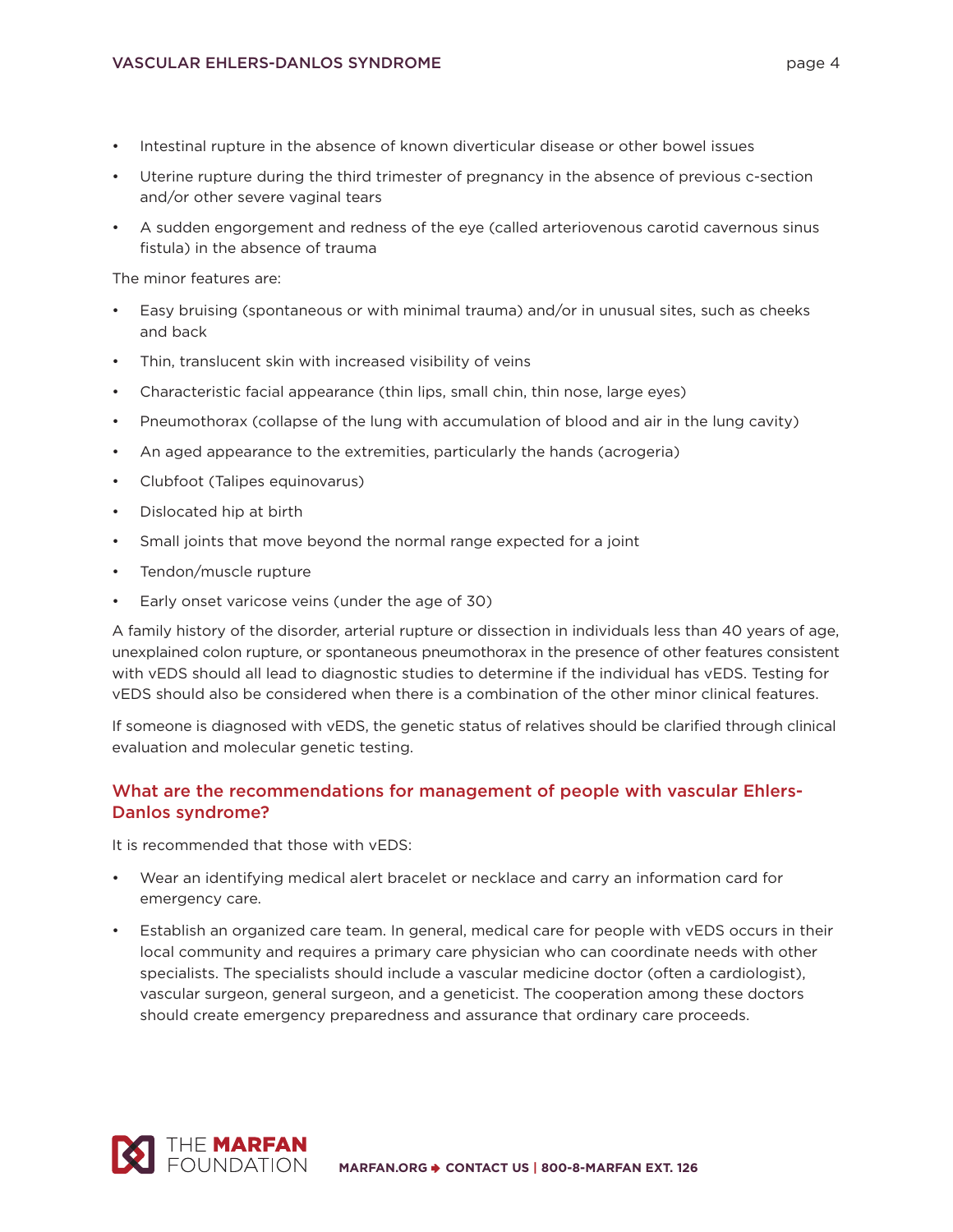- Have ongoing monitoring. Many people with vEDS wish to have regular monitoring of their vascular tree (entire vascular system). When abnormalities are identified, monitoring is often important to determine if treatment is appropriate. Doctors may recommend an annual physical examination, including a carotid and abdominal ultrasound. People with known artery problems may need an evaluation by computerized tomography angiography or magnetic resonance angiography every six to 12 months.
- Follow their doctors' recommendations for taking medications. It is important to take blood pressure medication to assure that blood pressure is maintained in the normal range. Treatment may also include pain medication for joints and muscles. .
- Have surgery when recommended. In general, surgical procedures are more likely to be successful when the treating physician is aware of the diagnosis of vEDS and its associated tissue fragility. In some instances, surgery to repair blood vessels or damaged joints may be necessary before an emergency occurs. Having an operation in a controlled setting is preferable to emergency surgery. Because blood vessels and other hollow organs are fragile and subject to rupture in people with vEDS, doctors recommend surgery only when there is a risk of life-threatening bleeding.
- Manage pregnancy appropriately. Pregnant women with vEDS should be followed in a high-risk obstetric program. Prenatal testing is available for pregnancies that are at an increased risk of passing the COL3A1 mutation to offspring because of a known disease-causing mutation in one of the parents. Genetic counseling is an important aspect of care and generally includes discussions prior to becoming pregnant. Pre-implantation genetic diagnosis, in which unaffected embryos are selected for implantation, can eliminate the risk of transmission from an affected parent.
- Pursue physical therapy, when appropriate. Some people with vEDS benefit from strengthening their muscles. A physical or occupational therapist can provide exercises to strengthen muscles without causing injury.
- Avoid circumstances that can cause medical problems. People with vEDS should avoid contact sports, heavy lifting, weight training, and activities that may include sudden impact or jarring of the body.
- Modify exercise, according to your doctor's recommendations. Children with vEDS may need a modified exercise plan at school. It is essential to discuss physical activities and specific activity levels with a knowledgeable physician so that exercise can be incorporated safely into the regular healthcare routine. This should be an ongoing conversation because, as children age, their medical status and desires can change. Anyone with vEDS should favor a non-competitive activity performed at a pace that permits conversation, such as brisk walking, leisurely bicycling, slow jogging, shooting baskets, leisurely tennis or swimming, and use of light weights without straining. Some children with mild forms of vEDS have been successful in competitive environments in "non-collision" sports.
- Take care with routine colonoscopy and arteriography. These should be performed with great caution and only to identify life-threatening sources of bleeding prior to facilitate treatment.